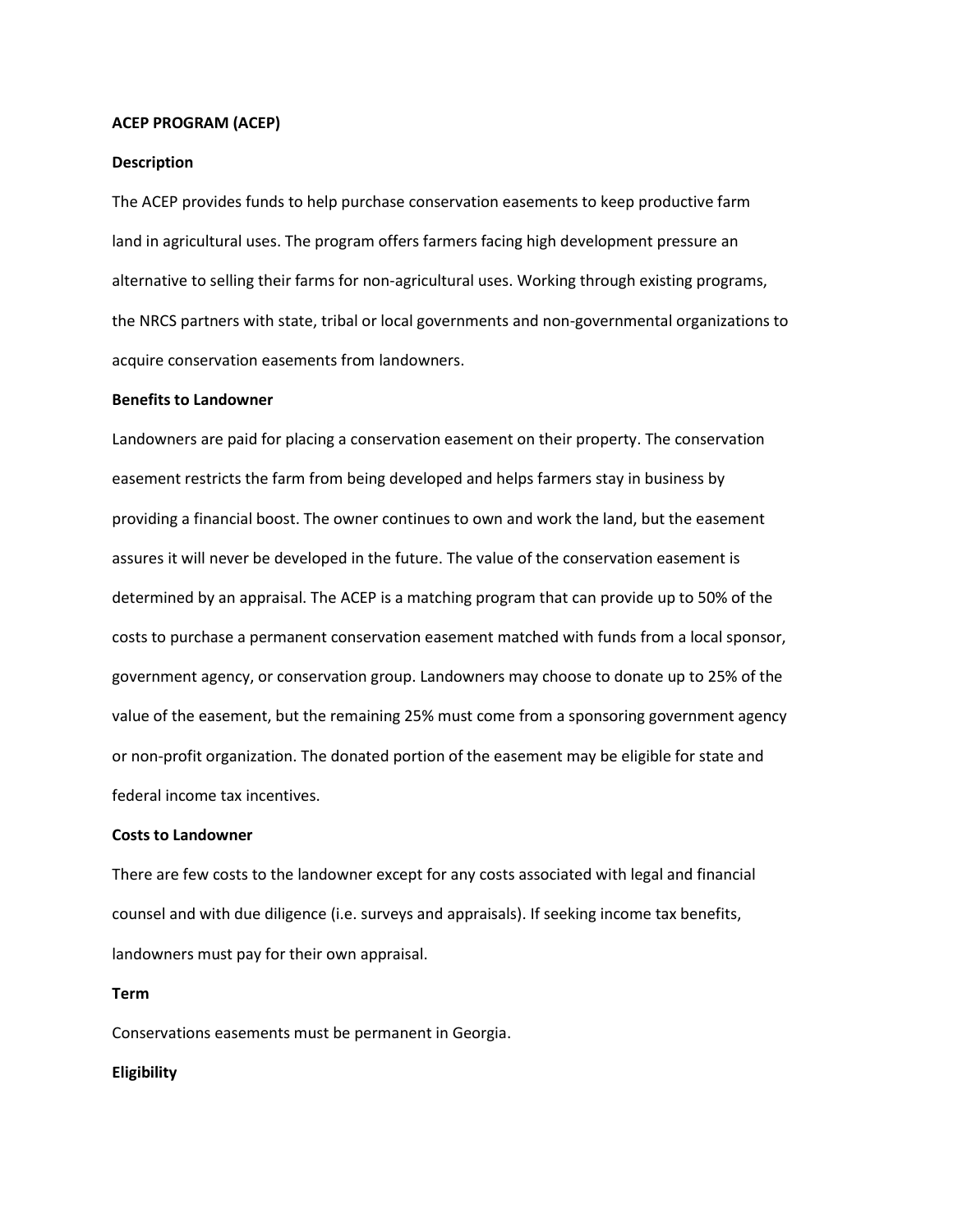Eligible land is privately owned land on a farm in Carroll County that contains either: 1) prime, unique, statewide or locally important soils, 2) historical or archaeological resources, or 3) land that furthers a State or local policy consistent with the purposes of the program. Eligible land must also have a pending offer with the easement buyer and may include cropland, rangeland, grassland, pastureland, and forestland, as well as wetlands and other incidental land that is part of an agricultural operation.

# **Landowner Initiation**

Since matching funds are required, a landowner should inquire with their local government about the possibility of partnering to submit an application. Interested landowners should contact the state conservationist to discuss the project before submitting an application. For more information, contact the state NRCS office at 706.546.2203 or visit the Georgia NRCS Web site at: [www.ga.nrcs.usda.gov/programs/frpp.html.](http://www.ga.nrcs.usda.gov/programs/frpp.html)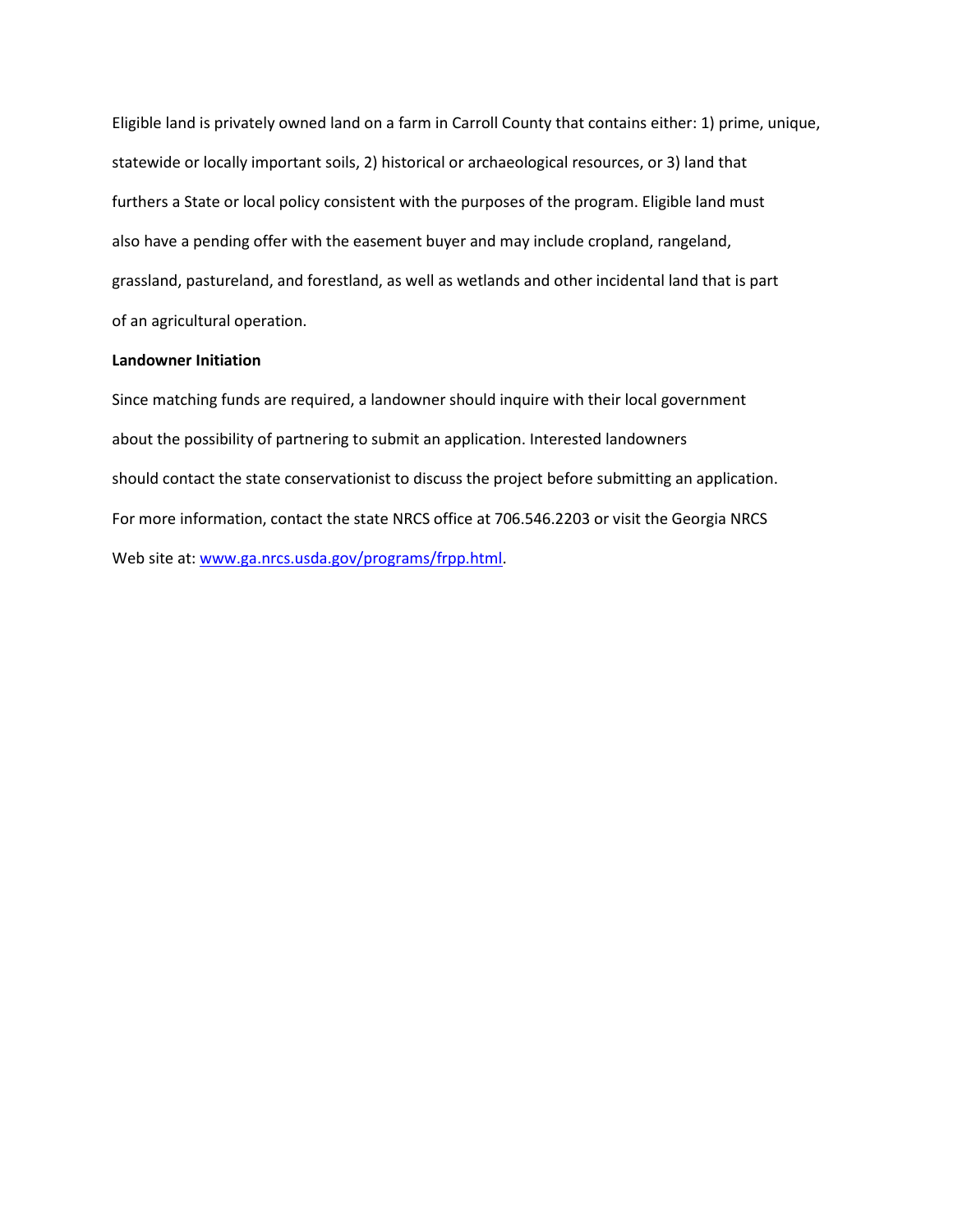### **CONSERVATION EASEMENTS**

#### **Description**

A conservation easement is a binding legal contract between a landowner and a qualified entity (easement holder) that ensures the conservation values on a piece of property are maintained. Easement holders include local, state, or federal agencies as well as nonprofit conservation organizations, typically referred to as land trusts. The protected property remains in private ownership and can be bought or sold, but the easement restrictions stay with the property. Conservation easements are typically granted in perpetuity, which means that the property is permanently protected by the easement terms. It is the easement holder's responsibility to monitor and enforce the terms of the easement. The specific terms in a conservation easement are variable and are negotiated between landowners and the easement holder based on the conservation values to be protected. Examples of rights typically extinguished by an easement include subdivision, future development, mining, billboards, utilities, and significant change of natural features. However, they may allow for continued agricultural or forestry use, or additional structures if not incompatible with the conservation purposes. Thus, they are a flexible tool to use to protect your property and help keep the land in its current condition for future generations.

## **Benefits to Landowner**

A donation of a permanent conservation easement is eligible for significant federal and state income tax incentives. It may also reduce the landowners' property taxes by reducing the assessed value of the land. Landowners may ask for a re-assessment by their local tax assessor after completing a conservation easement.

# **Costs to Landowner**

The main cost to the landowner is the development potential that is lost by placing an easement on the property. Easements typically diminish the market value of the land based on the amount of reserved rights, location, and size of the property. Landowners are responsible for "due